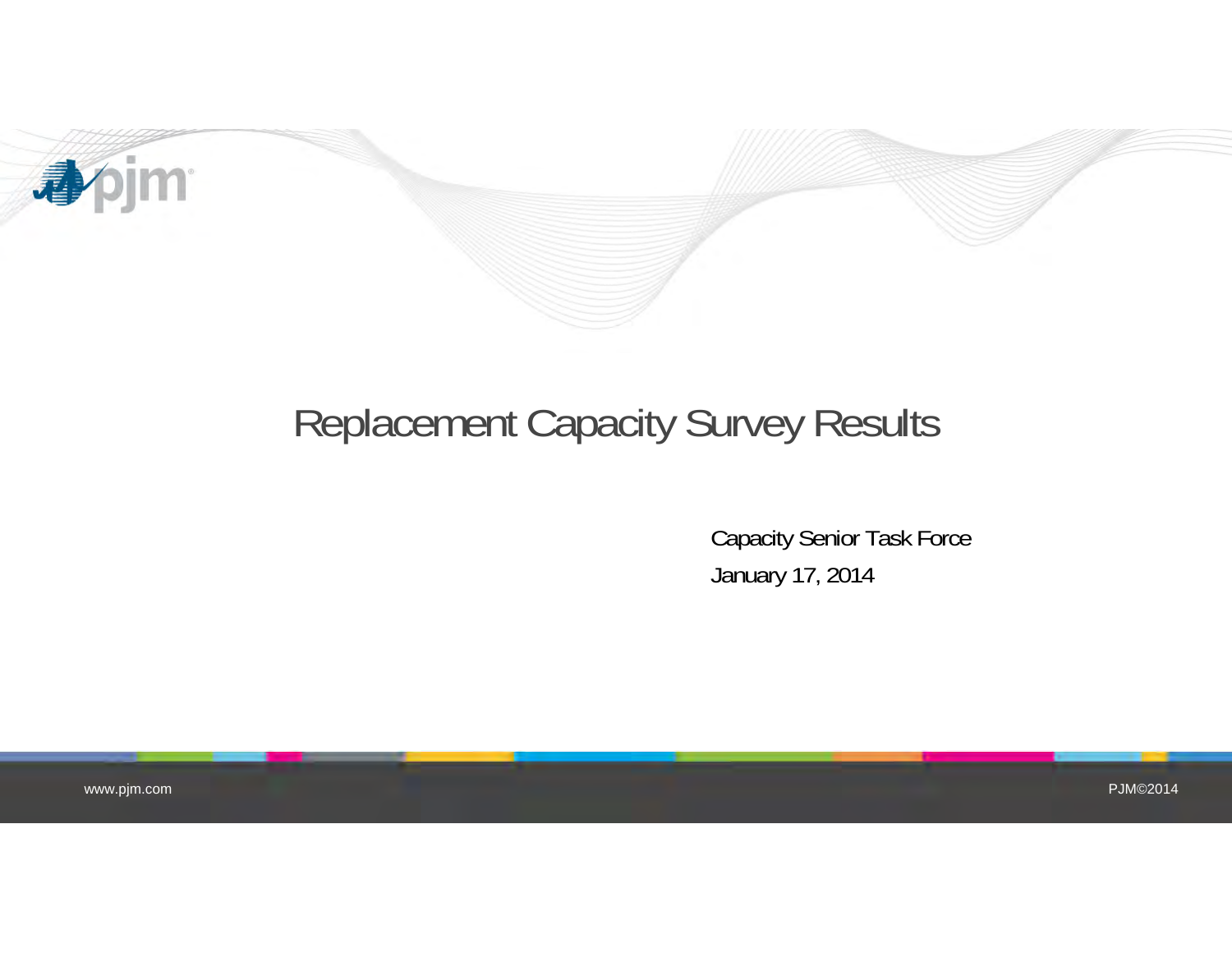



- •41 unique individual respondents
- •206 voting members, affiliates, and state/gov't entities

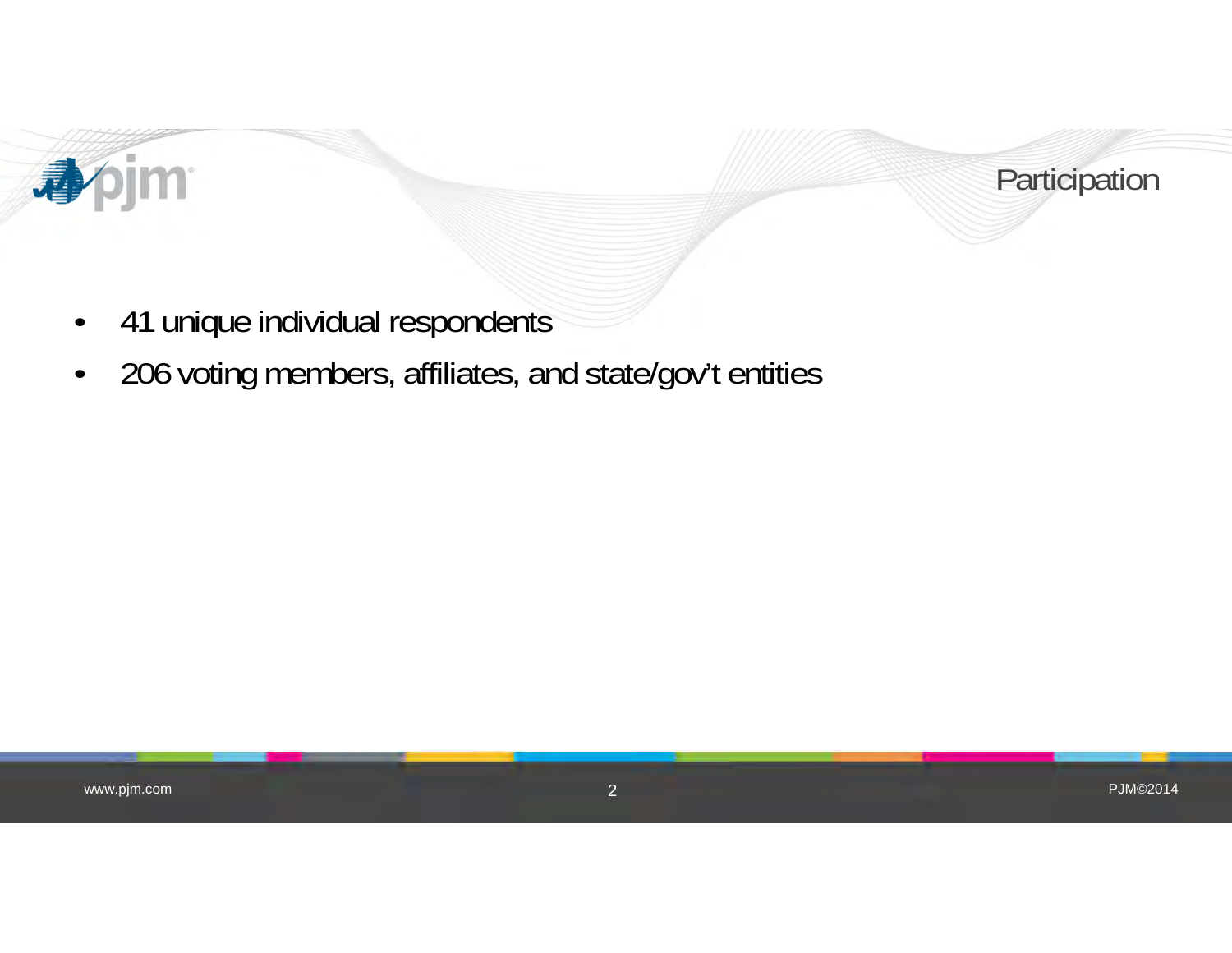

Question 1

**POLL: Should the CSTF recommend a solution to the MRC that aims to eliminate or measurably reduce speculative offers in the BRA?**

|                                                                   | Count | $\frac{10}{6}$ |
|-------------------------------------------------------------------|-------|----------------|
| Yes, this issue needs to be addressed prior to the 2014 BRA.      | 122   | 59%            |
|                                                                   |       |                |
| Yes, but the Task Force should take more time to vet a proposal   |       |                |
| even if it means not having a solution in place for the 2014 BRA. | 70    | 34%            |
| This issue does not need to be addressed at this time.            | 14    | 7%             |
| Tota                                                              | 206   |                |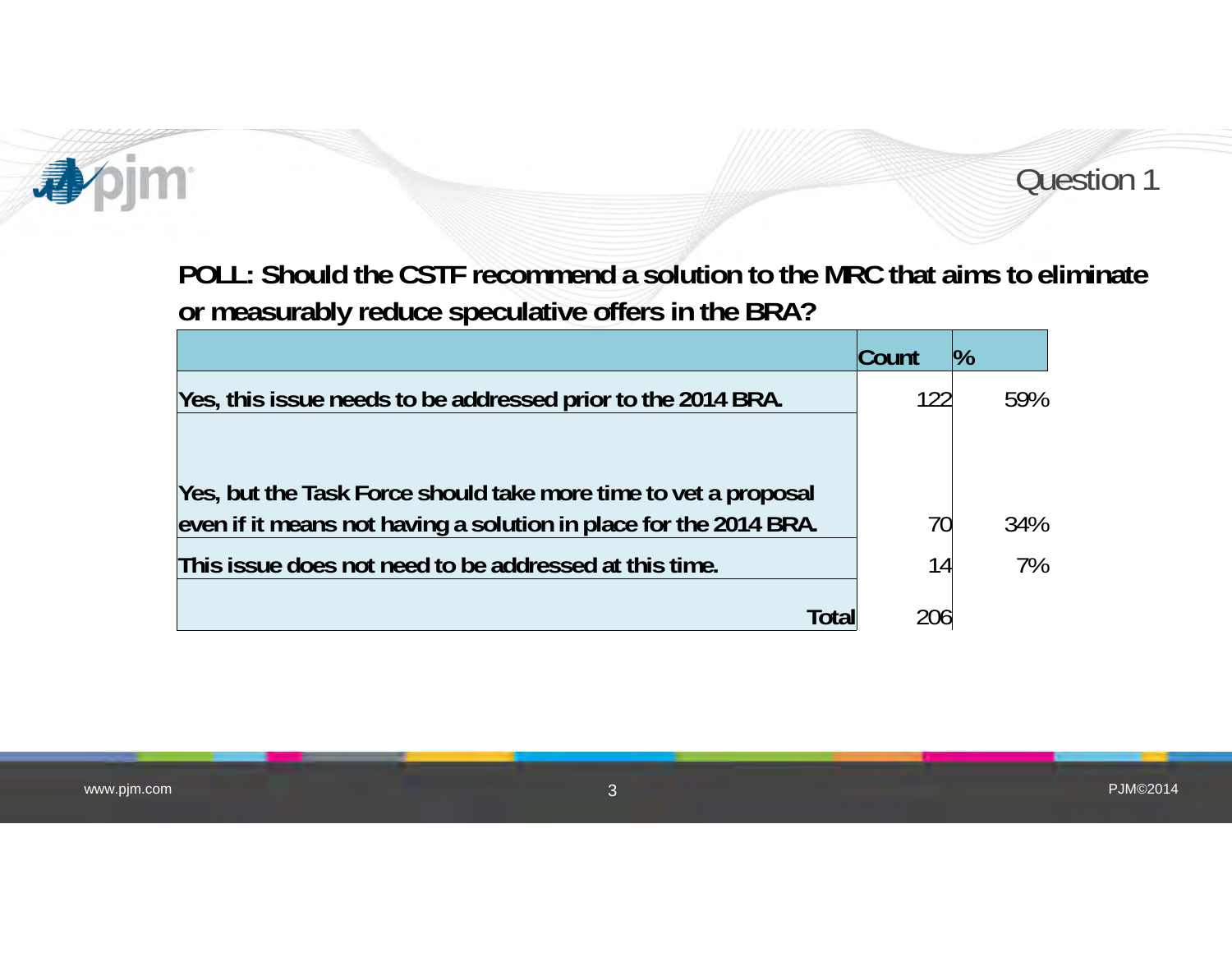#### Question 2

**POLL: Do you believe that a solution addressing speculative offers in the BRA should introduce a measure to remove profit from certain cleared buy bids in an incremental auction (IA Settlement Adjustment)?**

|                                                              | Count | $\frac{9}{6}$ |
|--------------------------------------------------------------|-------|---------------|
| Yes, I can support the IA Settlement Adjustment described in |       |               |
| Package 2.                                                   | 106   | 51%           |
| Yes, I can support the IA Settlement Adjustment described in |       |               |
| Package 5.                                                   | ጣ     |               |
| Yes, I can support the IA Settlement Adjustment described in |       |               |
| Package 6.                                                   |       |               |
| Yes, I can support the IA Settlement Adjustment described in |       |               |
| Package 8.                                                   | 23    | 11%           |
| I can not support any IA Settlement Adjustment.              | 74    | 36%           |
| Total                                                        | 206   |               |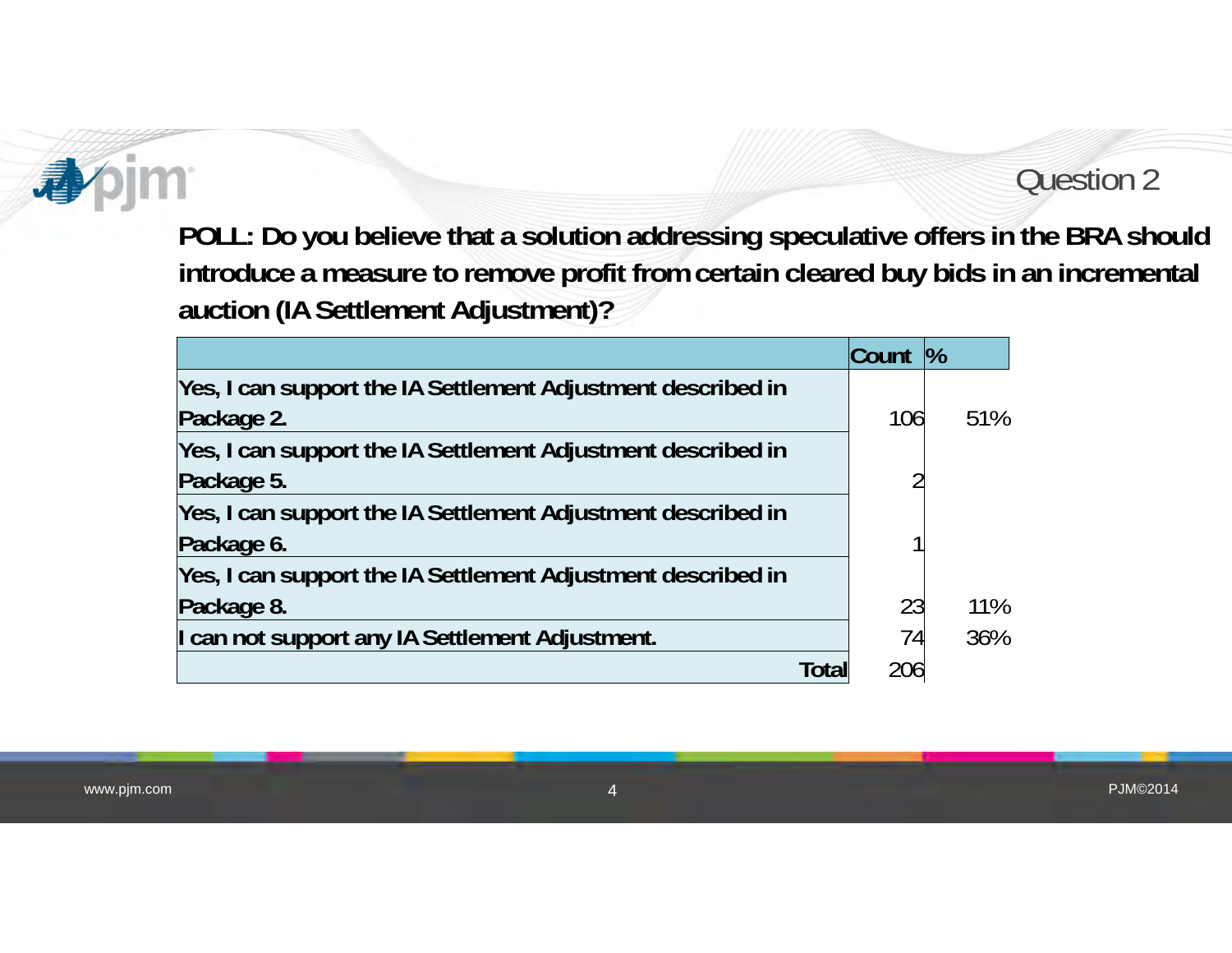



**POLL: Do you believe that a solution to addressing speculative offers in the BRA should include stronger measures than what exist today to ensure that commitments made in the BRA intend to provide physical capacity in the Delivery Year?**

|           | Count | $\frac{1}{2}$ |
|-----------|-------|---------------|
| Yes       | 163   | 79%           |
| <b>No</b> | 43    | 21%           |
| Total     | 206   |               |

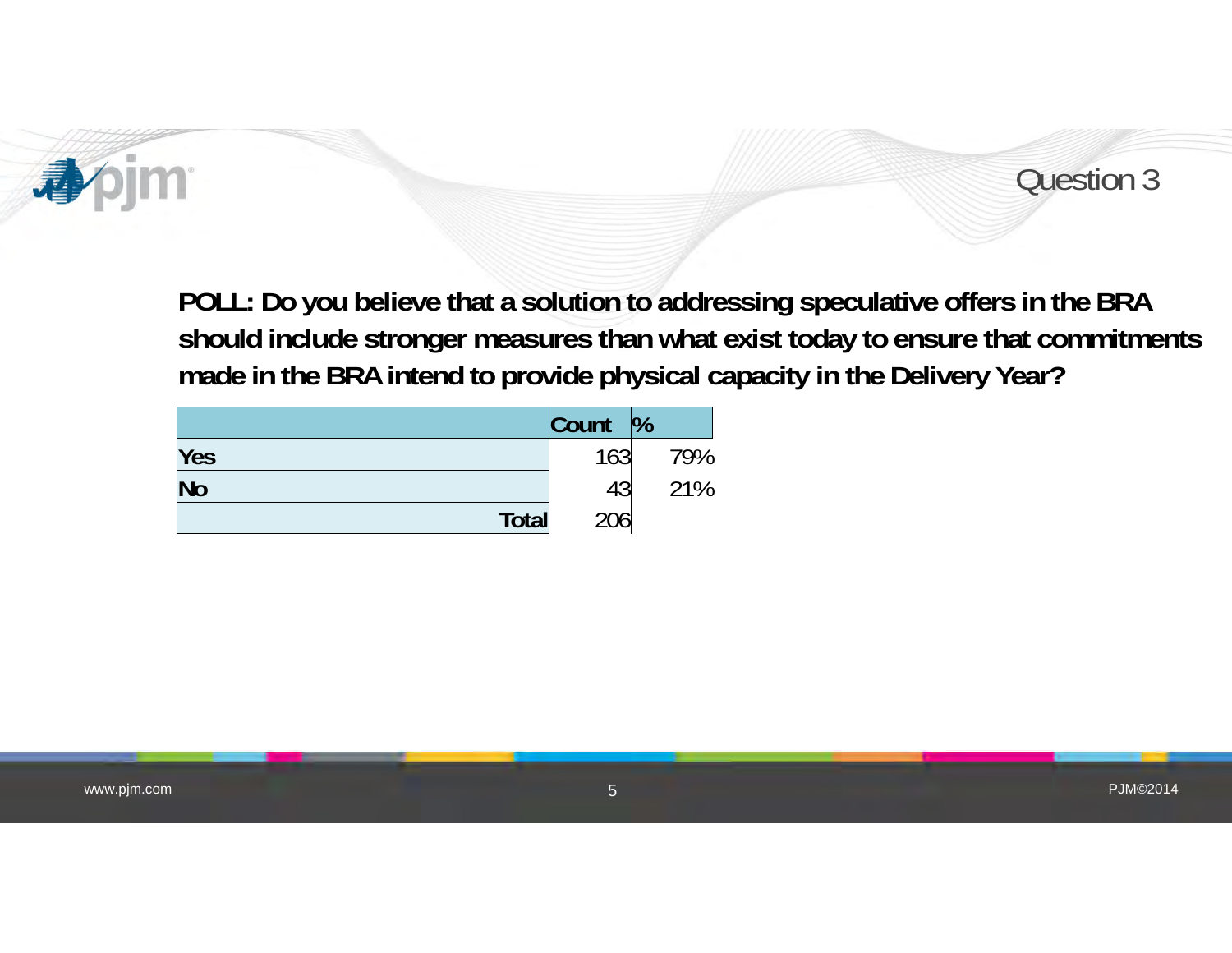



**Could you support stricter development milestones that, if met, reduce a resource's post-auction credit obligation?**

|              | Count | $\frac{10}{6}$ |
|--------------|-------|----------------|
| Yes          |       | 147 71%        |
| <b>No</b>    |       | 59 29%         |
| <b>Total</b> | 206   |                |

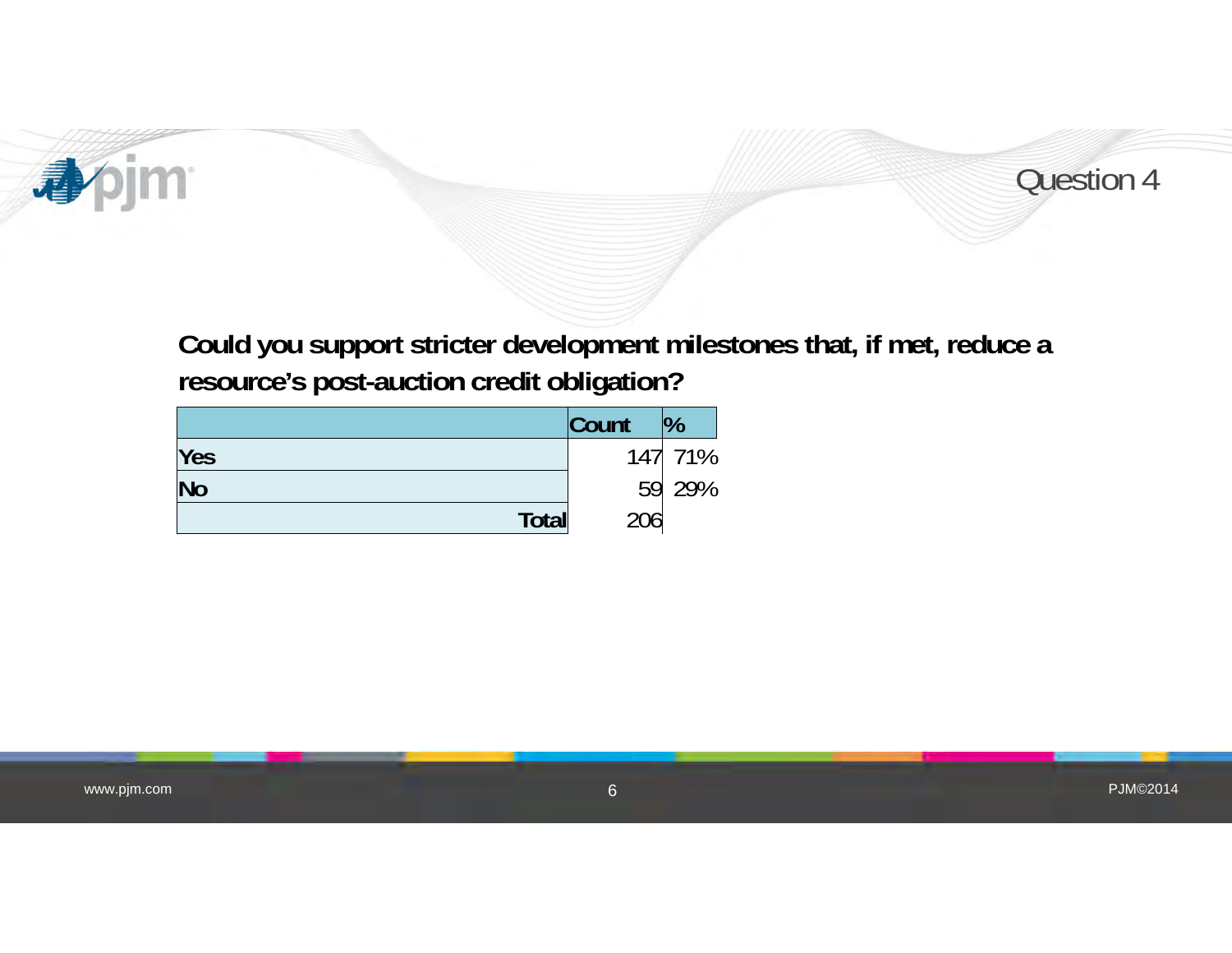



**Could you support stricter development milestones that, if met, reduce a resource's post-auction credit obligation AND their Capacity Resource Deficiency Charge?**

|           | Count | $\%$ |
|-----------|-------|------|
| Yes       | 98    | 48%  |
| <b>No</b> | 108   | 52%  |
| Total     | 206   |      |

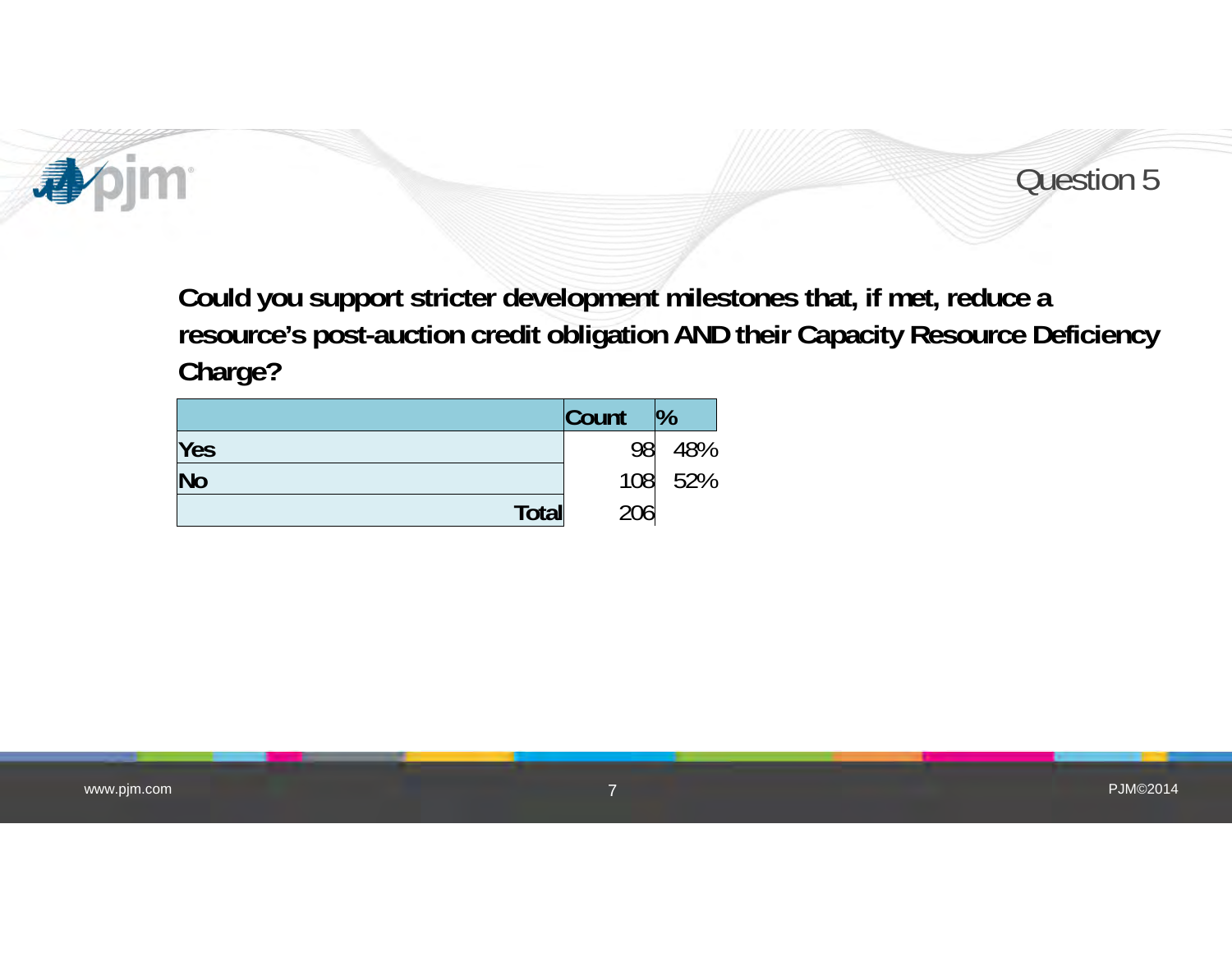



**Could you support additional tariff language indicating that a resource offering into the BRA is making a physical commitment to deliver that specific resource which was offered?**

|            | $\vert$ Count $\vert\%$ |     |
|------------|-------------------------|-----|
| <b>Yes</b> | 142                     | 69% |
| <b>No</b>  | 64                      | 31% |
| Total      | 206                     |     |

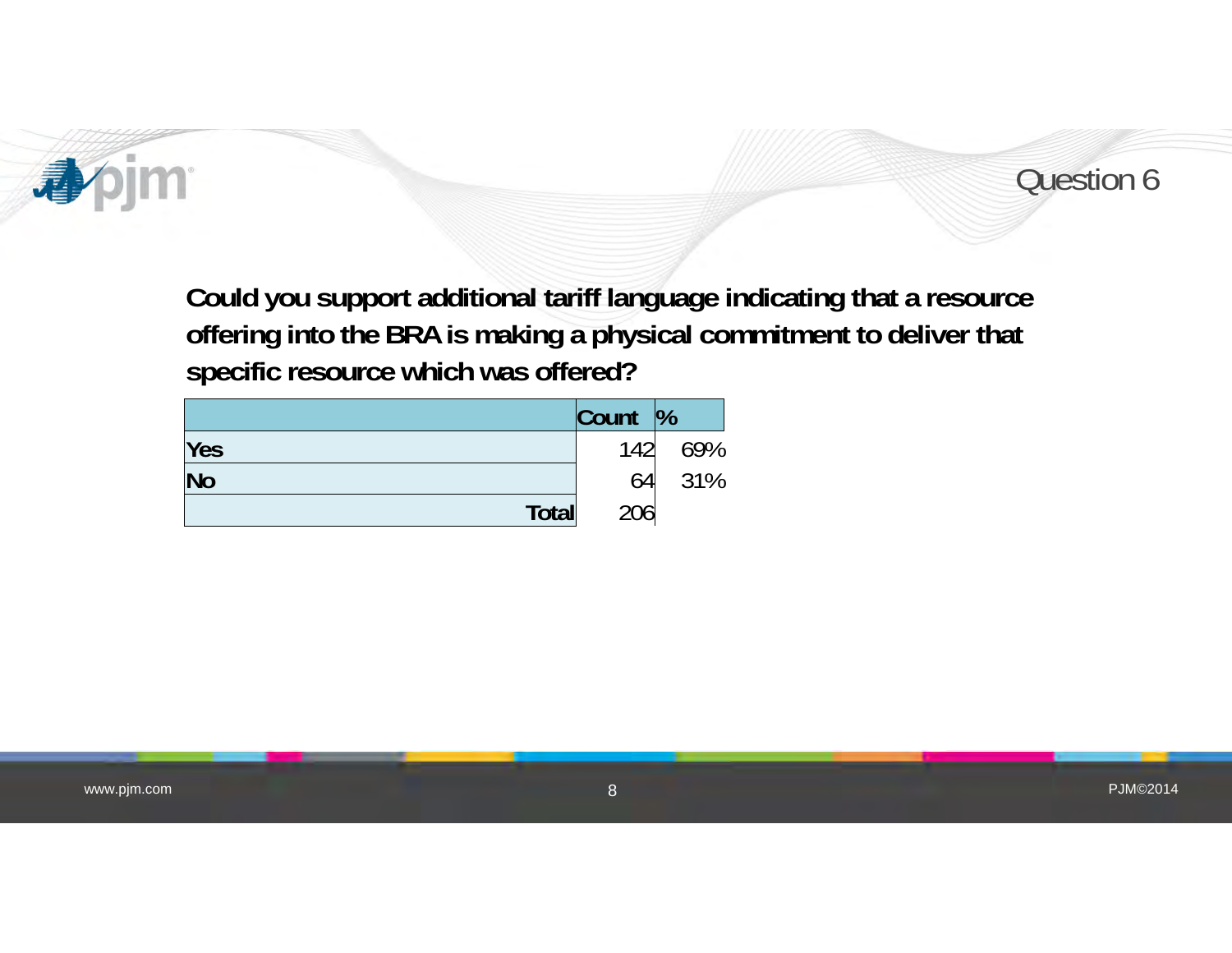

#### Question 7

**POLL: Could you support a new requirement requiring each resource cleared in the BRA to submit an officer certification prior to an IA indicating they either plan to physically deliver or replace their BRA commitment. And, if replacing, enter a bid at the maximum price at which that auction can clear?**

|                        | $\vert$ Count $\vert\%$ |         |
|------------------------|-------------------------|---------|
| Yes                    | 84                      | 41%     |
| $\overline{\text{No}}$ |                         | 122 59% |
| Total                  | 206                     |         |

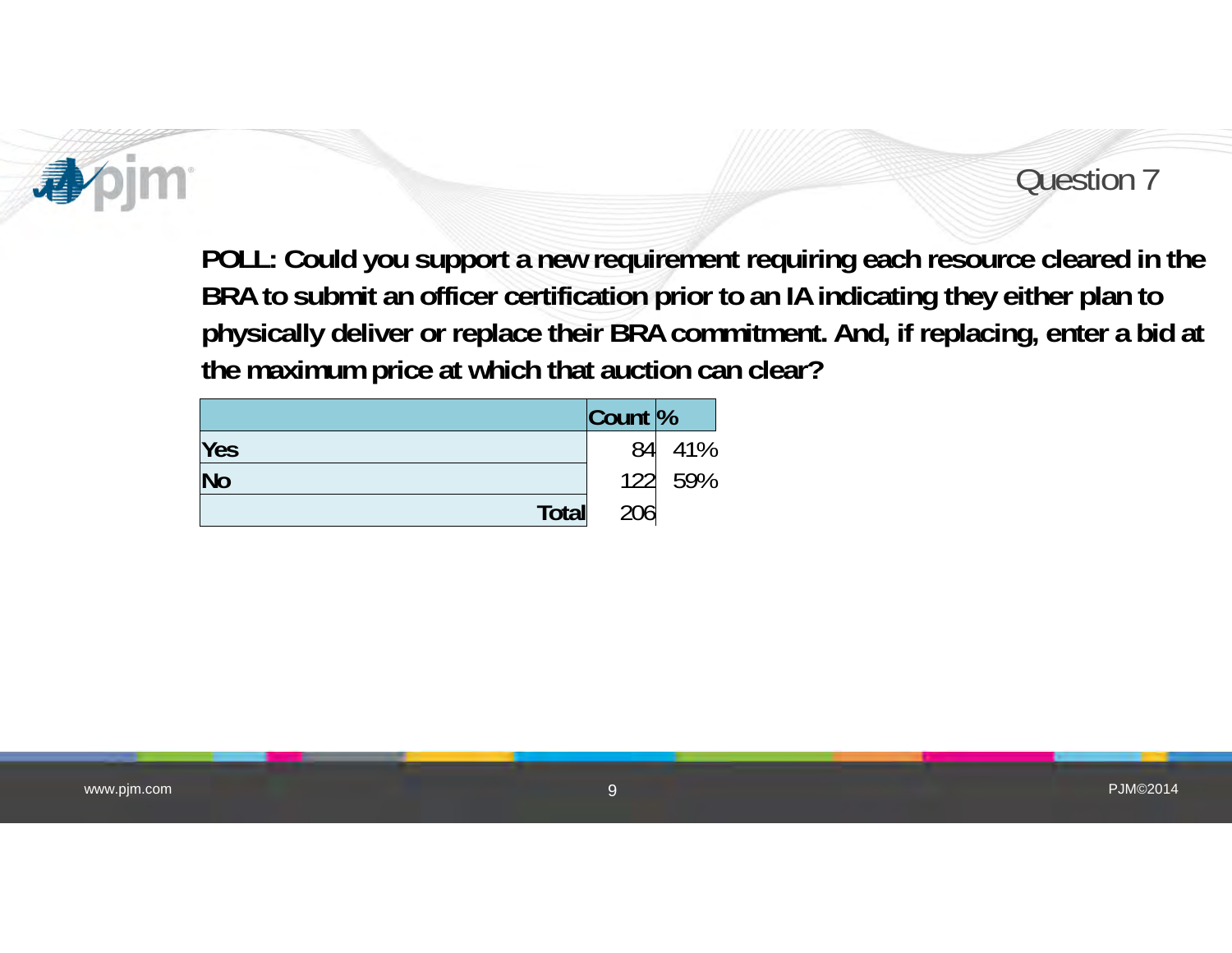# **im**

#### Question 8

**POLL: If you had to support one proposal at this time, which proposal could you support? (see Matrix attached to poll email for full detail).**

|                                           | <b>Count</b> | %   |
|-------------------------------------------|--------------|-----|
| Package 2                                 | 92           | 45% |
| Package 3                                 | 16           | 8%  |
| Package 4                                 | 50           | 24% |
| Package 5                                 |              |     |
| Package 6                                 |              |     |
| Package 7                                 |              | 2%  |
| Package 8                                 |              |     |
| Package 9                                 |              |     |
| Package 10                                | 29           | 14% |
| Cannot support any proposals at this time | 14           | 7%  |
| <b>Total</b>                              | 205          |     |

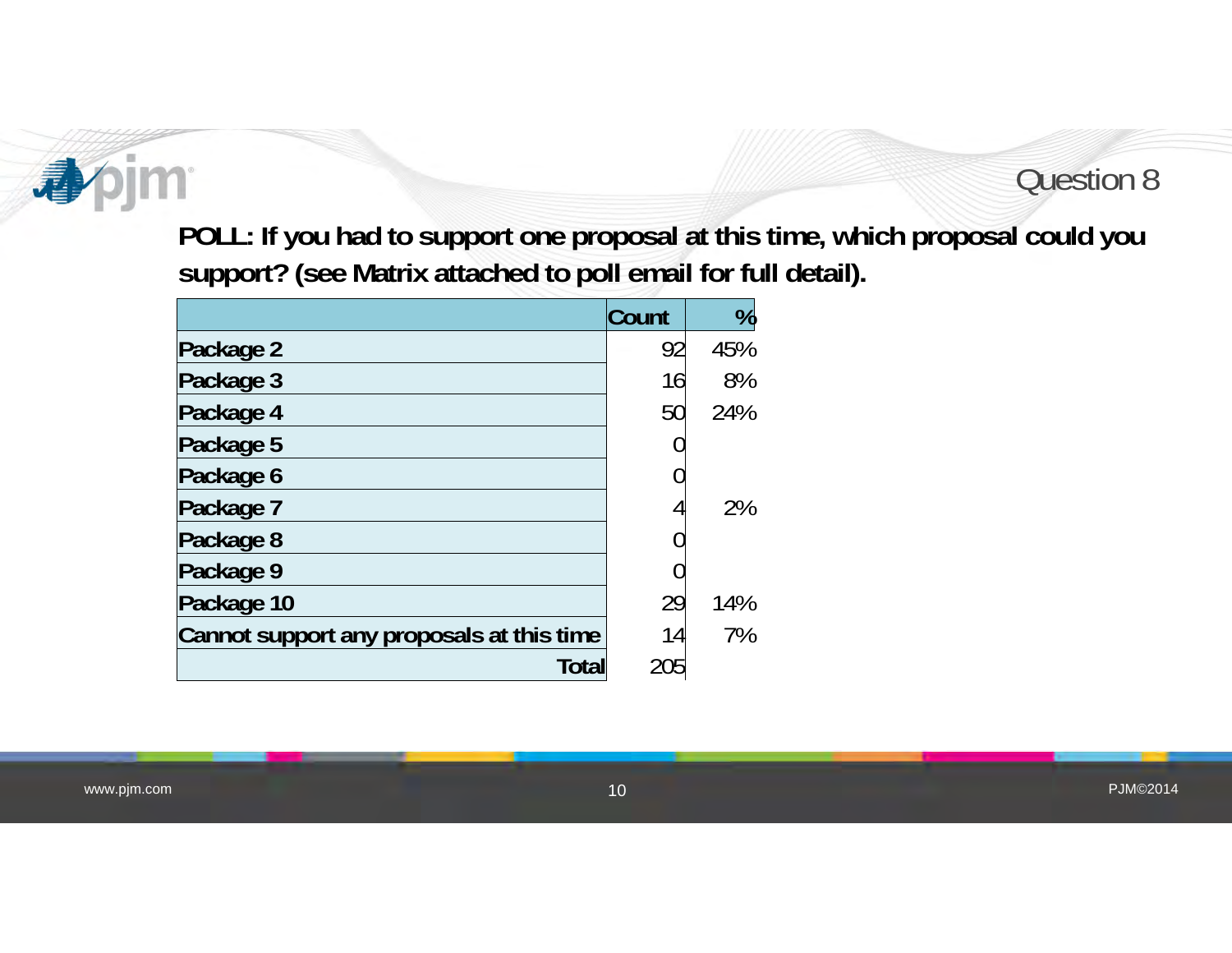#### **bjm** 4

#### Question 9

**POLL: Would you be willing to support another proposal if a certain component was changed?**

|              | Count <sup>%</sup> |     |
|--------------|--------------------|-----|
| Package 2    | 28                 | 14% |
| Package 3    | 15                 | 7%  |
| Package 4    |                    | 2%  |
| Package 5    |                    | 1%  |
| Package 6    |                    |     |
| Package 7    | 23                 | 11% |
| Package 8    | 48                 | 23% |
| Package 9    | 35                 | 17% |
| Package 10   |                    |     |
| <b>No</b>    | 49                 | 24% |
| <b>Total</b> | 205                |     |

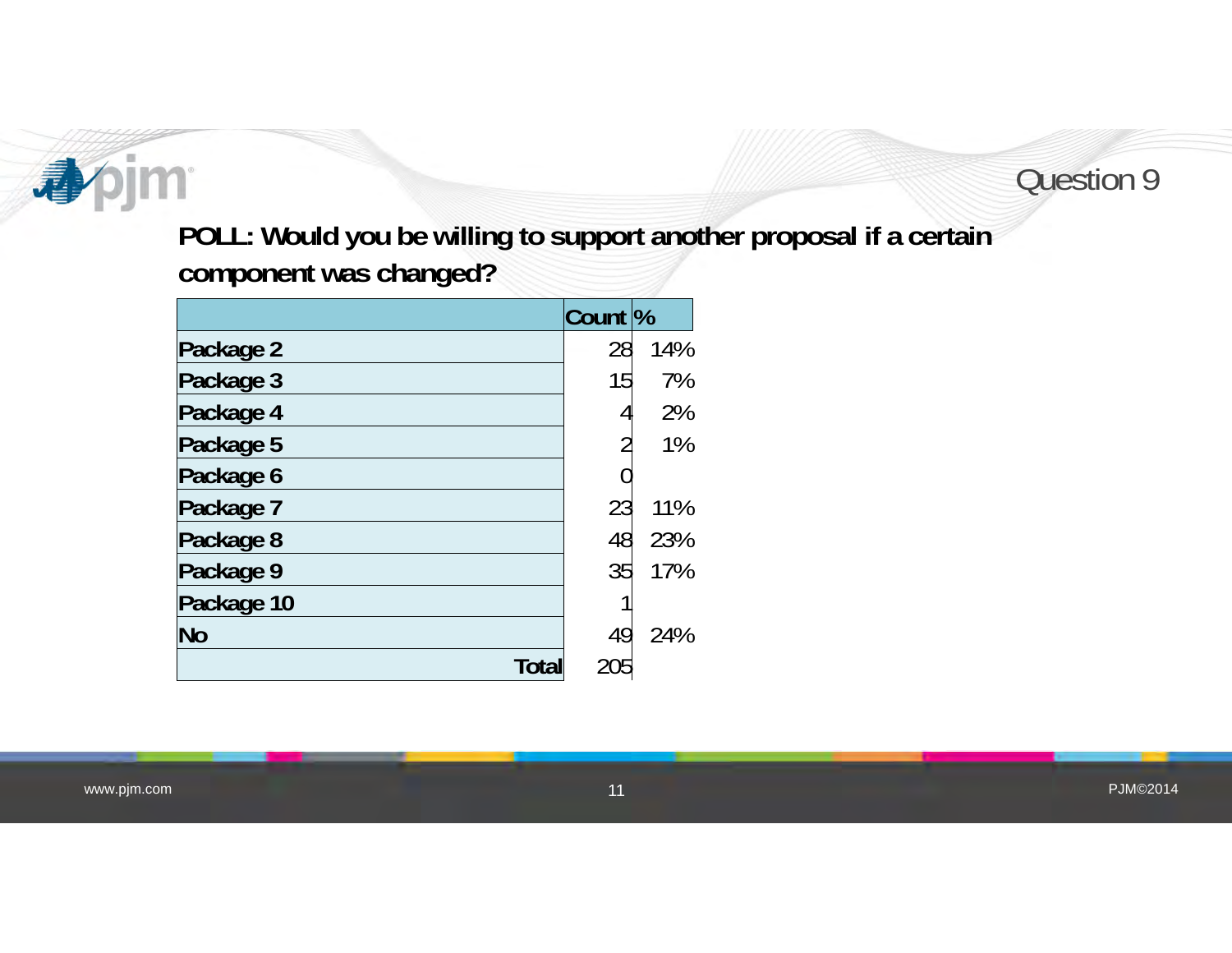

### Question 9 – Comments, could support if…

- • In support of Package 2
	- • Increase CRDC, eliminate Settlement Adjustment, allow buyers to participate in all IAs, may support if not retroactive, could support if Fac. Study to participate/40+ resources post credit/no milestones, stronger upfront physical commitment concepts
- • In support of Package 3
	- Remove Settlement Adj. or condition on IA bidding rules, address EE milestones
- • In support of Package 7
	- Remove Settlement Adj., Revisit CRDC
- • In support of Package 8
	- • Don't apply retroactively, add physical delivery commitment concepts from IMM, add milestones (also to Package 2)
- • In support of Package 9
	- • All provisions prospective only, need more definition (Force Majeure, etc.), FERC requires sale of PJM excess